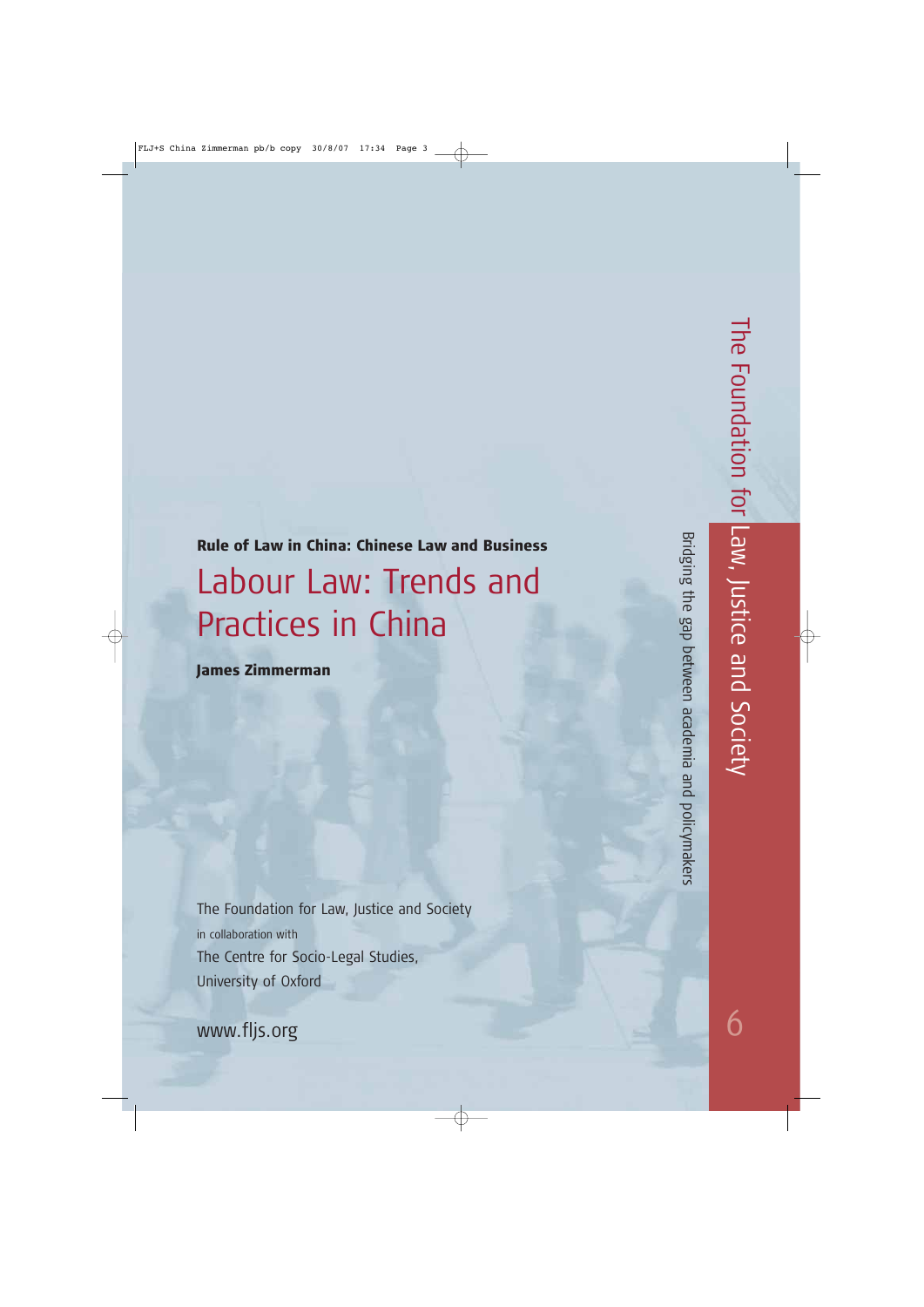Milleury

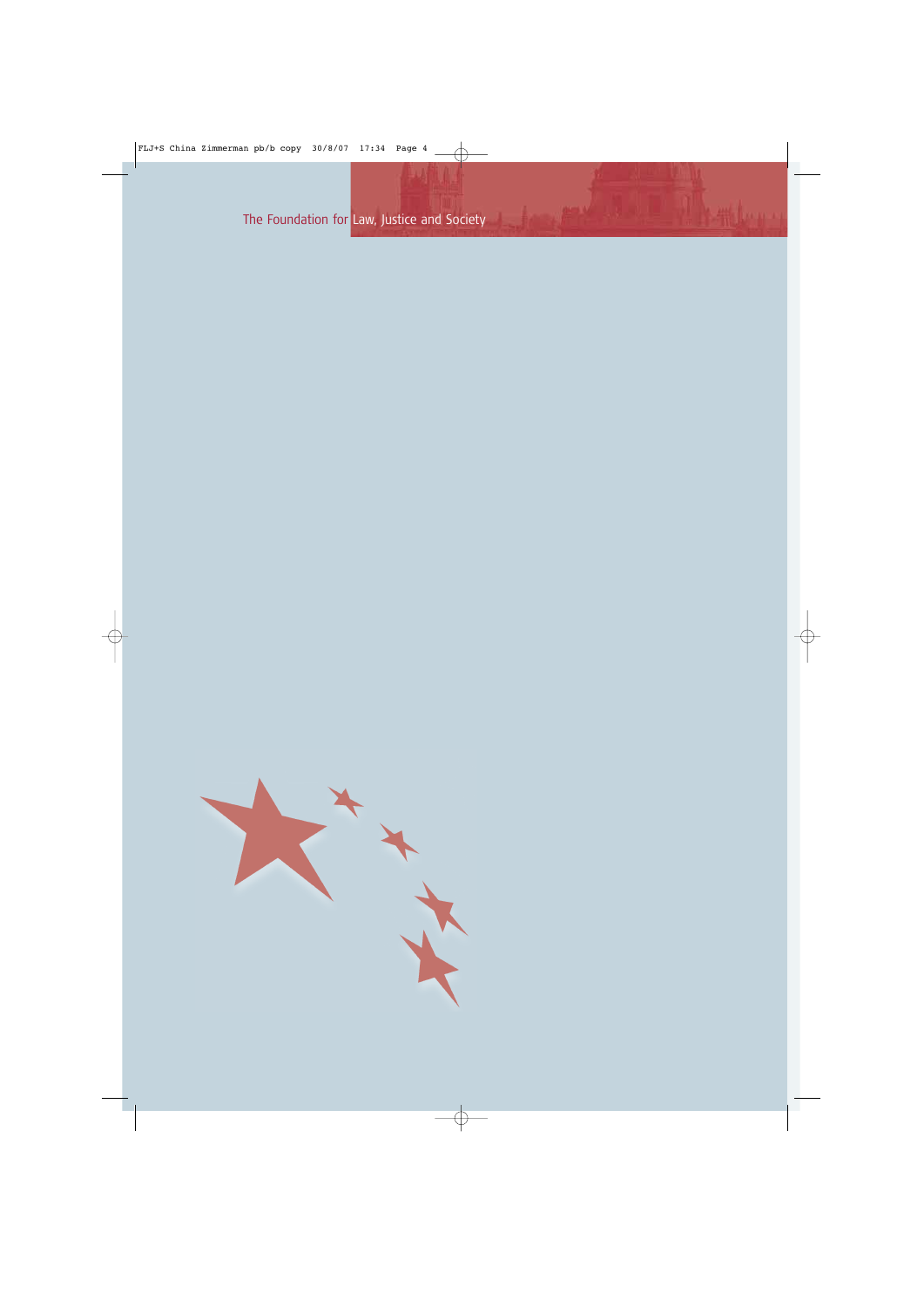# Executive Summary

- China has enacted a number of laws and regulations to govern labour relations and protect workers' rights. On the face of it, these laws are fairly well written, and reflect internationally recognized workers' rights.
- Nevertheless, labour disputes, workplace safety violations, and labour unrest have increased dramatically in recent years.
- The Ministry of Law and Social Security, and its provincial branch offices, have always been understaffed, and unable to fully supervise and enforce China's workplace standards.
- Trade unions, too, have never supervised the workplace effectively. Historically, trade unions have been a marginalized power base of the Chinese Communist Party (CCP). They were instructed to play a supporting role in the workplace, without interfering in the country's development objectives.
- Beginning in 2005, a new policy was adopted in response to tensions created by growthfuelled workplace issues. The messages to the trade unions were: get involved to control labour unrest; become self-sufficient, and generate stronger sources of revenue (since the government is tired of paying for the unions); and do a better job of conveying the Chinese Communist Party's vision and values (important for national unity and stability).
- Purportedly, the message was to increase union activity in foreign-invested enterprises. No equivalent message was directed at domestic industry. At the same time, there was a noticeable increase in economic nationalism, reflected in a number of government policies and regulations seeking to repeal foreign investment in the name of 'national economic security'.
- The emboldened trade unions sponsored the draft Labour Contract Law, which included a provision making clear that all work rules must be approved by the unions.
- The government received almost 200,000 pages of written comments, including feedback and suggestions from domestic and international businesses, and employer organizations.
- Additional to objecting to the provision requiring union approval of work rules, foreign and domestic business communities also raised questions about the draft's treatment of contract employees; the right of employers to terminate fixed-term labour contracts; statutory severance pay upon expiration of labour contracts; mandated compensation for non-competition provisions; the treatment of probationary periods; and other matters.
- Changes to the draft law were substantial. A key change in the second draft, which was much more balanced than the first draft, was to delete the requirement that work rules must be approved by trade unions; and to simply allow the unions the right to be consulted in the development of such rules.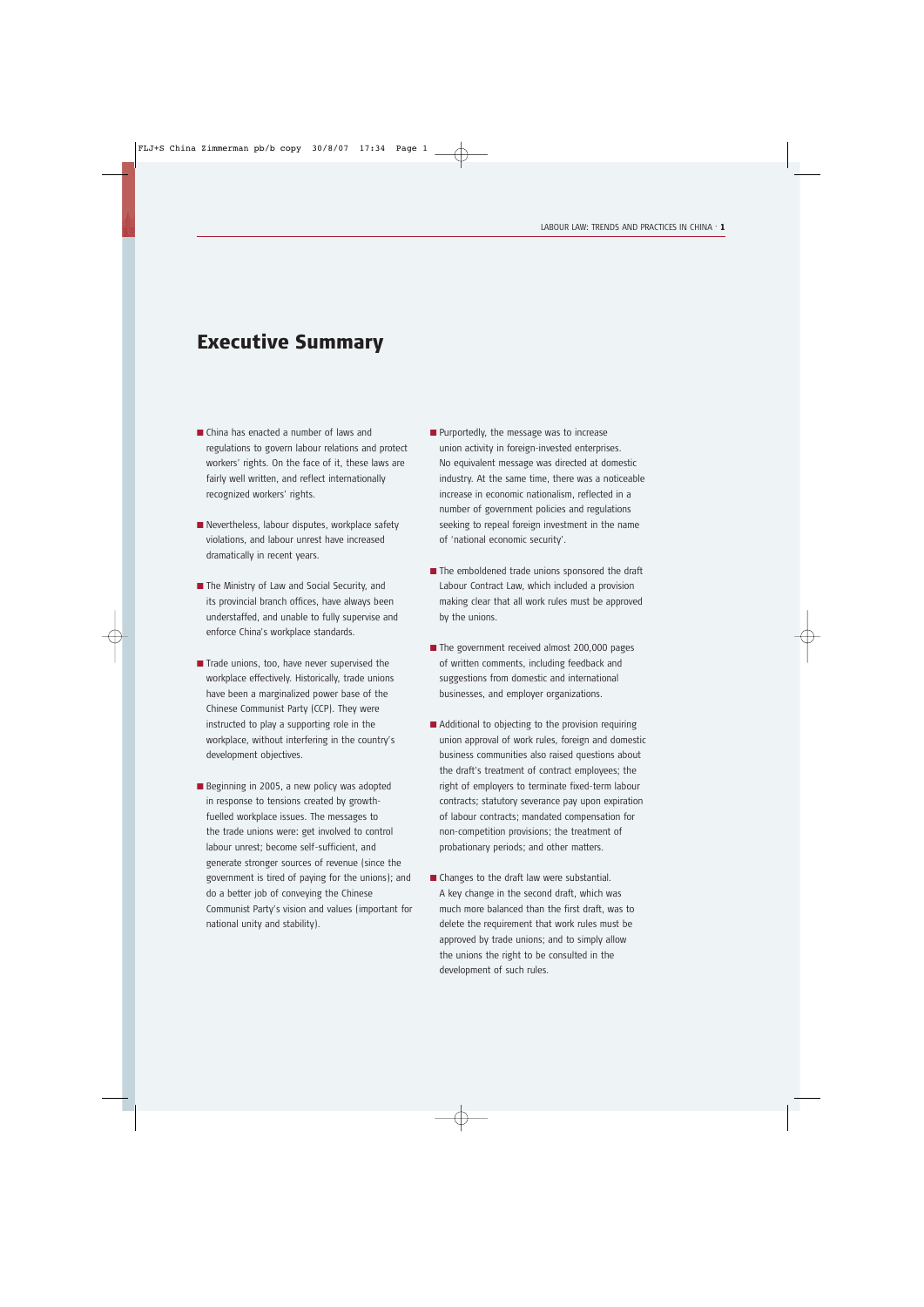# Labour Law: Trends and Practices in China

*The forces of change are working more critically and more explosively in China than anywhere else on the entire continent. The peace of Asia and our own future security depend on our understanding how powerful these forces are, what creates them, and what holds them back.*

White, T. H. and Jacoby, A. (1946) *Thunder Out of China*. New York: W. Sloane Associates.

Over 60 years after these words were written, we are once again witnessing and participating in the forces of change at work in China. The People's Republic of China (PRC) has gone through a period of staggering economic growth, unprecedented in world history, averaging nine per cent over the past two decades. China has experienced record trade volumes of over US\$1.15 trillion and foreign direct investment of over US\$70 billion in 2006, a significant increase over the investment of US\$2 billion in 1986.

In parallel with such phenomenal economic growth, there is focus on development in the coastal areas and major cities; uncontrolled internal migration of workers; strain on environmental resources; increased labour-related deaths and injuries, especially at state-owed enterprises, construction sites, and mining operations; and increased labour unrest, triggered by unpaid worker wages, primarily with respect to wages owed to migrant construction site labourers.

The Ministry of Law (MOL) and Social Security, and its provincial branch offices, have always been understaffed, and unable to fully supervise and enforce China's workplace standards. Trade unions, too, have never supervised the workplace effectively. Historically, trade unions have been a marginalized power base of the Chinese Communist Party (CCP), instructed to play a supporting role in the workplace without interfering in the country's development objectives. Most manufacturing facilities that were unionized, both domestic and foreign-owed, had a manageable relationship with their trade unions; namely, they paid their fees to the unions, and the

unions ensured a content labour force. China has never allowed true independent trade unions, as recognized by the tripartite system of the International Labour Organization. Foreign companies operating in China have learned to live with the system, and most foreign companies have workplace conditions that far exceed their local counterparts.

At some point during 2005, and through 2006, in response to tensions created by growth-fuelled workplace issues, an interesting message began to descend from China's leadership about the new role of trade unions in the country. The messages to the trade unions were: get involved in controlling labour unrest; become self-sufficient, and generate stronger sources of revenue (since the government is tired of paying for the unions); and do a better job at conveying the Chinese Communist Party's vision and values (important for national unity and stability).

Purportedly, the message was to increase union activity in foreign-invested enterprises. No equivalent message was directed at domestic industry. At the same time, there was a noticeable increase in economic nationalism, reflected in a number of government policies and regulations seeking to repeal foreign investment in the name of 'national economic security'.

Why is the drive for unionization directed at foreign companies? Why now? Is there a broader agenda? Is there a more sinister agenda? Why are the trade unions driving labour legislative agenda? And why is the US Congress seeking to get into the fray?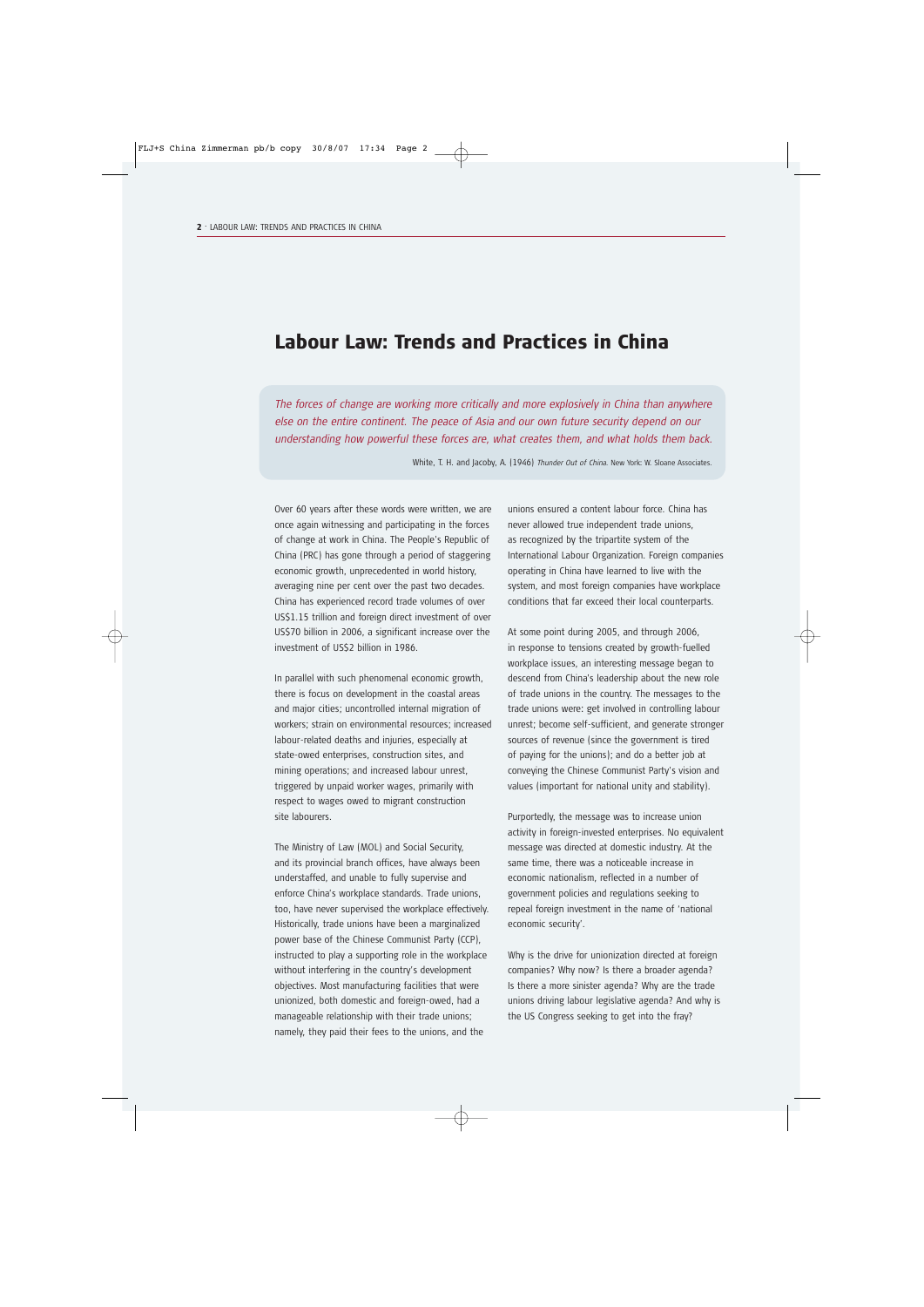#### *China's Labour Laws and Standards*

To put the questions in context, it is important to understand Chinese labour laws and regulations, which, on the face of it, are fairly well written, and reflect internationally recognized workers' rights. As is the case with many other laws in China (including intellectual property and environmental standards), the real issues are the lack of resources and interagency tools to implement and enforce existing laws.

The PRC has adopted laws specifically addressing general employment issues for local Chinese citizens employed by both domestic and foreign-invested enterprises (FIEs), and foreigners employed by FIEs in China. The National People's Congress (NPC) enacted a comprehensive national Labour Law in 1994 applying to all enterprises, including FIEs, state-owed enterprises and private enterprises.

The Labour Law sets out fundamental workers' rights for all employees in China, including the following rights: equal employment opportunity; choice of job; compensation for labour; rest periods, vacations and holidays; workplace safety and healthy working conditions; vocational training; social insurance and benefits; and the right to resolve labour disputes.

The Labour Law stipulates that all employers are required to execute labour contracts with their employees to establish terms and conditions of the employment relationship. In addition to and separate from an individual labour contract, the employees of an enterprise may negotiate a collective bargaining agreement with an FIE. The Labour Law protects the rights of employees to join or organize trade unions. A collective bargaining agreement sets the minimum conditions for all employees, with respect to compensation, working conditions, hours and wages, vacation and rest periods, and benefits.

The Labour Law provides that an employer may not discriminate on the basis of nationality, race, sex or religious belief. In addition, it provides that an employer is prohibited from discriminating against female workers; unless the type of work is 'unsuitable for woman as stipulated by the state'.

The written policy of the government is to encourage the employment of disabled persons, minority nationalities and military personnel retiring from active service.

Chinese law provides that employees are entitled to, and employers are required to provide, social insurance and welfare benefits, even if the employee prefers to waive such benefits. The Labour Law provides for a national social insurance system that includes the following social insurance and welfare benefits: retirement and pension benefits; worker compensation for job-related injuries and diseases; medical care and disability benefits for injuries or diseases that are not employment related; unemployment benefits; pregnancy and maternity benefits; and death benefits for survivors. The benefits provided under the PRC system are required to be consistent with the level of national economic development.

The Labour Law prohibits the employment of persons under the age of 16 years. Under-aged workers, between the ages of 16 and 18 years, are prohibited from working in underground mining operations and pits, with poisonous or harmful substances; or to engage in physically intense labour. An employer is required to arrange, at its own expense, for regular medical examinations of under-age workers. The law further mandates maternity leave of a minimum of 90 days; and some local jurisdictions permit a greater leave entitlement. Nurses, who are also mothers, are not allowed to work overtime or night shifts, or to engage in strenuous physical labour for a period of up to one year after their child is born.

Employers are required to establish a programme of workplace health and safety, and to take specific measures to guard against workplace accidents. Such a programme requires that employees be provided with the necessary protective equipment such as goggles, work clothes, head covering and any other items needed for their protection as workers. Employers are also required to train employees in health and safety issues; and to discipline errant employees that fail to follow company rules and labour regulations. For workers in dangerous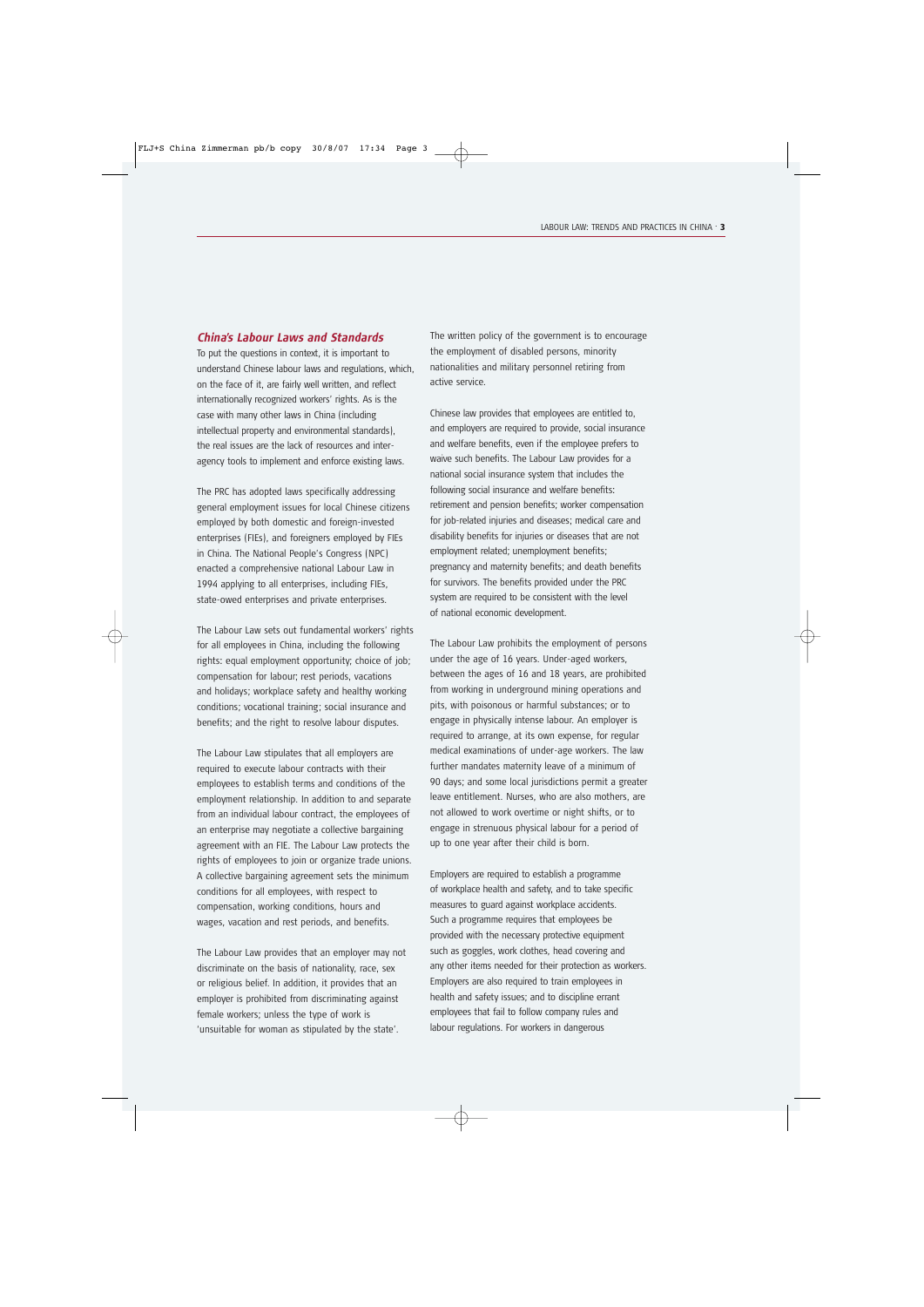occupations or exposed to hazardous substances, the employer is required to provide regular medical examinations at company expense. A worker has the right to refuse to engage in any task that is considered unsafe, and the right to seek relief from the labour authorities in situations where there are uncorrected problems that may jeopardize employees.

The laws in China provide for a five day, forty hour working week, although the employer may extend the hours of work after consultation with a trade union and employee, on the condition that overtime pay is provided, and the work does not exceed thirty-six hours per month. In certain professions and emergency situations, the law stipulates that overtime work may be required of employees. FIEs are required to pay their employees the 'average wage standard' of employees in the 'same industry in the local area'. The law also requires that the average wage standard of a FIE increases progressively, in line with the economic development of the enterprise. A decision concerning wages is made by the FIE's board of directors, which must take into consideration the enterprise's productivity rate, economic results, the consumer price index and wage guidelines for the region.

The MOL and the local labour administrative departments are responsible for supervising compliance with the Labour Law and applicable regulations. Labour officials have the full right to enter the premises of an employer; inspect the work premises; and demand access to documentation and other tangible items, such as the safety equipment provided to employees, to determine compliance. Trade unions also have contractual and regulatory rights to oversee the activities of employers.

If an employer violates the Labour Law or applicable regulations, including violations of child labour standards, standards for women, and wage and hours violations, the MOL, or its local labour department, may issue a notice of violation; or order compensation for the injured employee, or a monetary penalty against the employer. For violations of workplace health and safety

standards, or other serious violations, labour officials may suspend operations of the enterprise, or, in egregious cases, take steps to cancel the company's business license.

For serious infractions involving false imprisonment, improper search or seizure, battery, conduct considered insulting or physical violence, the public security bureau (i.e., the Chinese police) is empowered to initiate a criminal investigation and prosecution of the responsible management personnel. In such situations, the public security bureau also has the right to detain the management personnel for up to fifteen days pending an investigation.

The parties to a labour dispute are required to resolve the dispute in stages. First, the parties, including the enterprise and the employee, are required to engage in consultation. If the parties are unable to resolve the matter informally, they are required to apply to the labour dispute mediation committee of the enterprise for voluntary conciliation.

Under the Labour Dispute Rules, mediation of a dispute is strongly encouraged. If such efforts fail, the parties may apply to the local labour dispute arbitration commission to initiate an arbitration proceeding. If one party disagrees with the tribunal's arbitration award, the disputing party may file a claim in the people's court.

Both foreign and domestic employers in China should be held accountable to the same workplace standards. The laws should also be enforced in a uniform and objective manner, and without regard for whether an operation is foreign or domestically owned. While new laws and regulations balancing the interests of employers and employees are always helpful, the current laws on the books are not being fully enforced, due to the lack of agency resources. To improve workplace conditions, China needs to bolster the ranks of those labour bureaus with jurisdiction over workers' rights.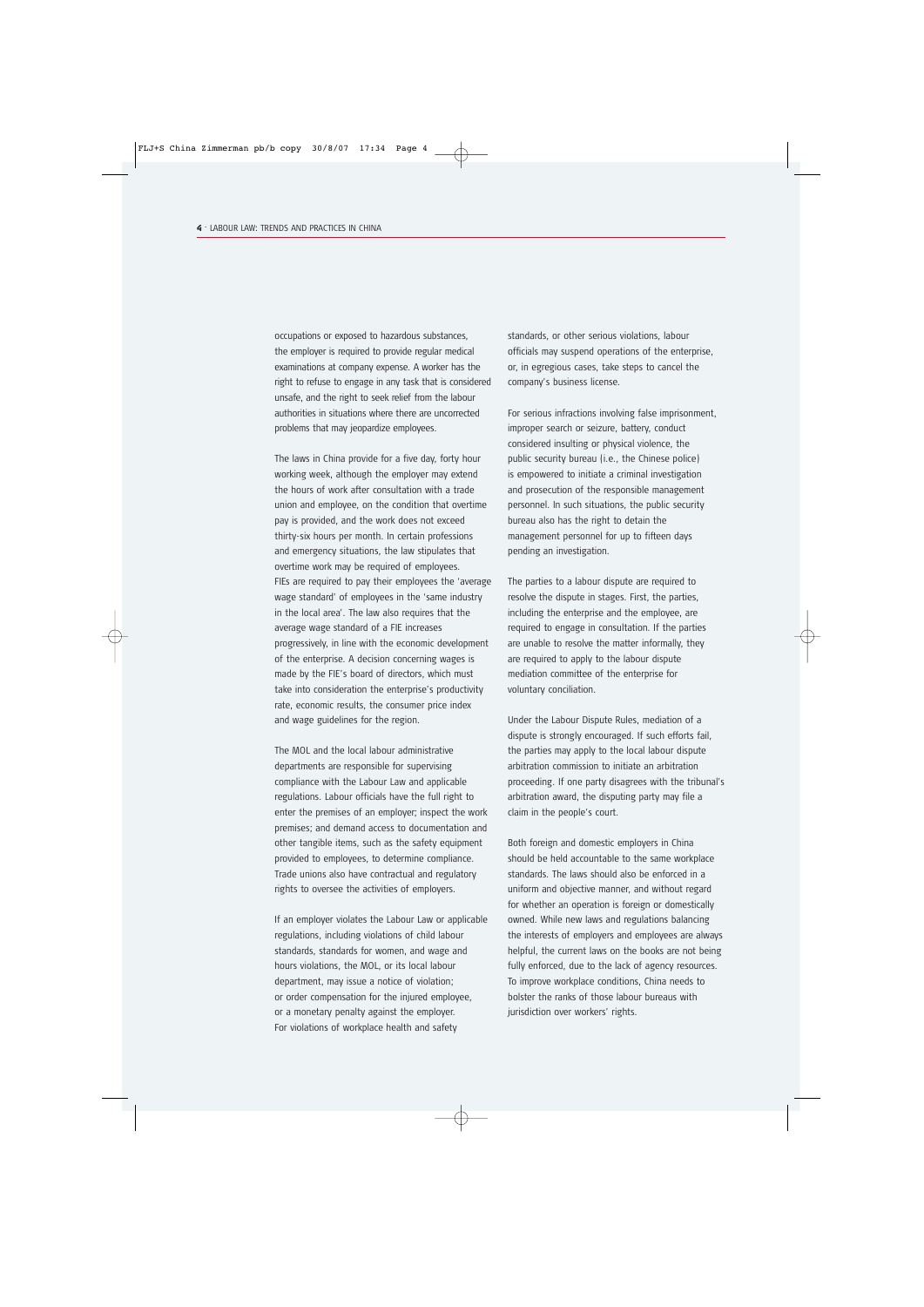#### *The emerging role of China's trade unions: Party politics or workers' rights?*

The message from the leadership to empower trade unions in ways unseen in the past are rooted more in politics than in a recognition of workers' rights. An opinion issued by the Work Committee of the Chinese Communist Party highlights this 'new' role, and emphasizes the importance of politics in the drive for unionization:

The party organizations at all levels and the relevant functional departments shall unify ideas and have a clear understanding of the arduousness and complexity of the work involved in setting up trade unions, and fully understand that the trade unions should not only concern themselves with promoting the establishment of trade unions, but also to be actively involved in the consolidation of the class base and ruling base of the Chinese Communist Party (CCP), and the overall situation of the development and opening up of the bonded zone and the building of a harmonious society. We shall enhance the awareness of politics and overall situation, and take powerful measures to implement the requirements of the Central Government and the provincial committee of the CCP, so as to promote the CCP and the government to jointly administer the organization and establishment of trade unions, and to give powerful support, and the trade unions shall try their best to confront difficulties and to solve them to obtain actual effect.<sup>1</sup>

Throughout 2006, many foreign companies began receiving notice to unionize, even if their workers were not interested: twenty-five employees must vote to form a union. Some foreign companies have ignored the notices; whilst others have stalled and engaged in lengthy negotiations with the unions to figure out their true intentions and alleviate

suspicions; others still have worked out arrangements that usually result in paying unions fees of two per cent of wages of all workers. Other government agencies, including those agencies responsible for insurance of investment approvals, business licenses and land-related grants have also supported the union drive. They have instructed foreign companies that they would not receive approval to operate or expand their operations, unless they caved in to union demands.

If unions were to genuinely operate either more independently, and/or like a workers' club, most employers would find this acceptable. But the use of company facilities and resources to espouse the virtues of Party politics is something that both foreign employers, and, most likely, local Chinese employees themselves, would find unpalatable. Foreign companies find this trend troubling. They would, if possible, resist the use of the workplace as a conduit for Party politics.

### *Trade union legislative agenda: Circling the wagons around the foreign workplace*

The emboldened trade unions took further action at the end of 2005 to sponsor the draft Labour Contract Law, which included, inter alia, a provision making clear that all work rules must be approved by the unions.

The draft Labour Contract Law was hurriedly sent to the National People's Congress (NPC), and passed through its 'first reading' (laws are required to go through three readings in order to be adopted). In a lesson on transparency, when the NPC received the draft law, given the obvious one-sided nature of the draft law sponsored by the trade unions, they sent it back for public comment and review.

In early 2006, after a thirty-day notice period, the government received almost 200,000 pages of written comments, including feedback and suggestions from domestic and international businesses and employer organizations. 1. 'Opinions on Lawfully Promoting the Work for Setting up Trade

Unions in Foreign-funded Enterprises, Documents of the Communist Party of China Work Committee' in Zhangjiagang, J. (2006) *Bonded Zone No. 4* of Zhang Bao Dang Fa.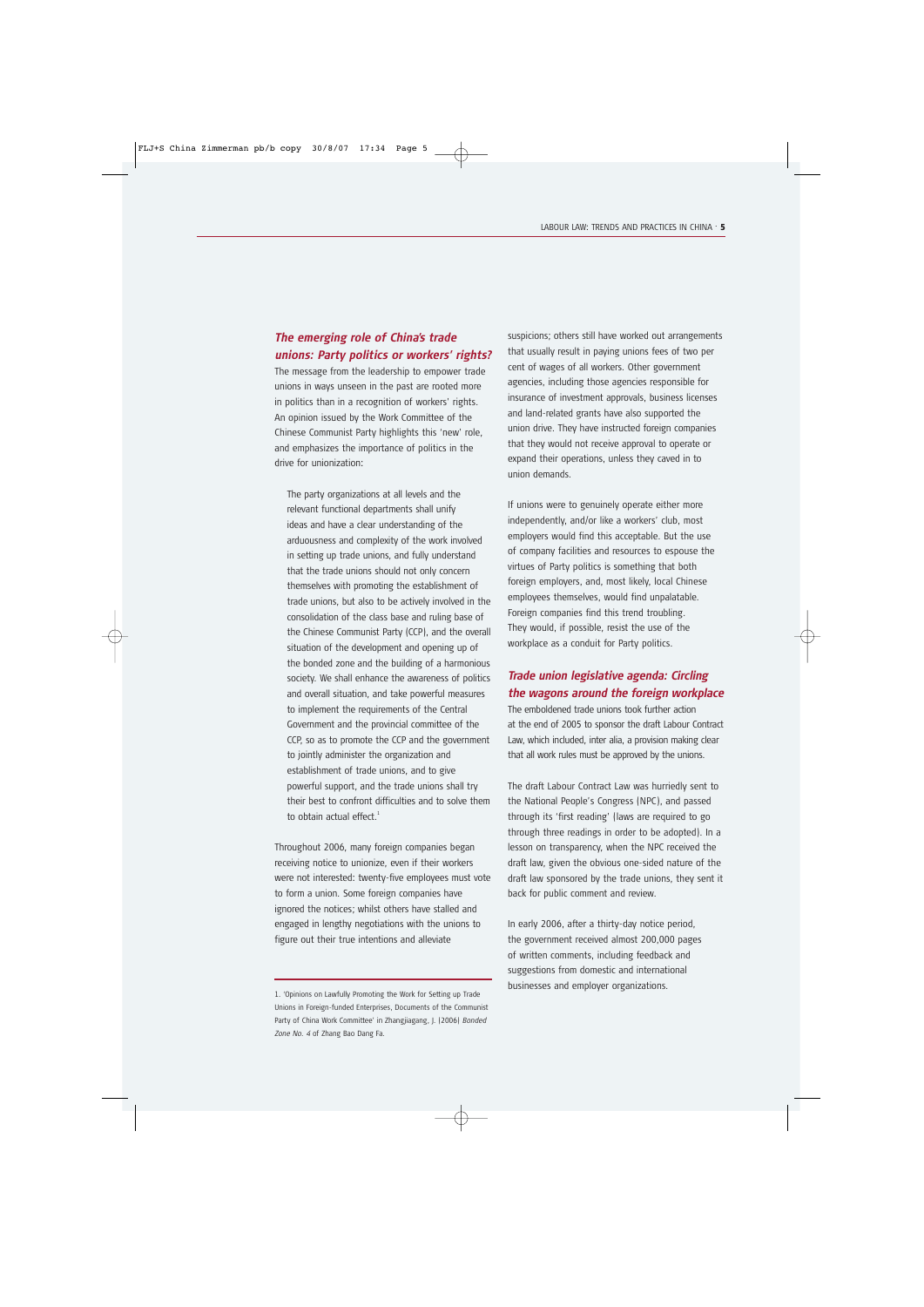Additional to objecting to the provision requiring union approval of work rules, both foreign and domestic business communities also raised questions about the draft's treatment of contract employees; the right of employers to terminate fixed-term labour contracts; statutory severance pay upon expiration of labour contracts; mandated compensation for noncompetition provisions; treatment of probationary periods; and other matters.

After conducting an internal review, in December 2006, the government released the second draft of the Labour Contract Law, with substantial changes. A key change in the second draft, which was much more balanced than the first draft, was to delete the requirement that work rules must be approved by trade unions; and to simply allow the unions the right to be consulted in the development of such rules.

The second draft also provides helpful clarification over a number of labour contract issues, such as non-competition clauses, probationary periods, nonfixed term contracts and standards applicable to labour contractors. The second draft, likely to be adopted mid-2007, takes into consideration input from foreign and domestic business communities; and reverses some of the restrictive language advocated by Chinese trade unions.

While new laws and regulations that clarify workplace standards in a balanced manner are always welcome, the current laws on the books are not being fully enforced, given the lack of agency resources. To improve workplace conditions, China needs to bolster the ranks of labour bureaus with jurisdiction over labour standards.

#### *US Congress in the fray: Do they really understand what is happening?*

In October 2006, US Congress injected itself into the Labour Contract Law debate. In a letter to the US administration, it demanded that the US government rebuke the foreign business community in China, which participated in the law-drafting process. This was on the basis that Congress felt that US business interests were erroneously meddling with the development of workers' rights in China.<sup>2</sup>

But little did Congress know that the US business community, the Chinese domestic business community, and the public were invited by the Chinese government to participate in the public dialogue and review process in developing the draft Labour Contract Law. Neither did Congress know that the US business community was focused on eliminating the key provision that would allow Chinese trade unions the unfettered right to approve all work rules; which would have taken away an employer's right to manage its business.

Congress might have thought twice about taking such a hard-line view of the lobbying efforts of the American business community in China, had they been aware that most US companies with operations in China have workplace standards that far exceed local norms. Most US companies are models for labour and environmental standards in China. Most operate using codes of conduct and best practices that reflect practices in the US.

Most foreign observers on the ground in China would agree that the drive for unionization directed at foreign companies has nothing to do with workers' rights, at least not yet. Trade union resources would be better utilized if they focused on correcting the problems in state-run companies. But trade unions have shown little interest in targeting state-owned enterprises given that – in contrast to the foreign facilities offering higher wages – state-owned facilities are not a good source of revenue for union dues. Thus the more lucrative choice is to target foreign companies.

How far will the drive for unionization and trade union legislative agenda go? What are its intended and unintended impacts? Will stronger trade unions be good for workers? Or will they just be used to fulfill the Party's agenda? The answers to these questions are left for observation.

<sup>2.</sup> Congress letter to the White House, 31 October 2006. The source of Congress allegations were based upon an incorrect *New York Times* article, which mischaracterized the role of the AmCham community, with respect to the drafting process of the Labour Contract Law.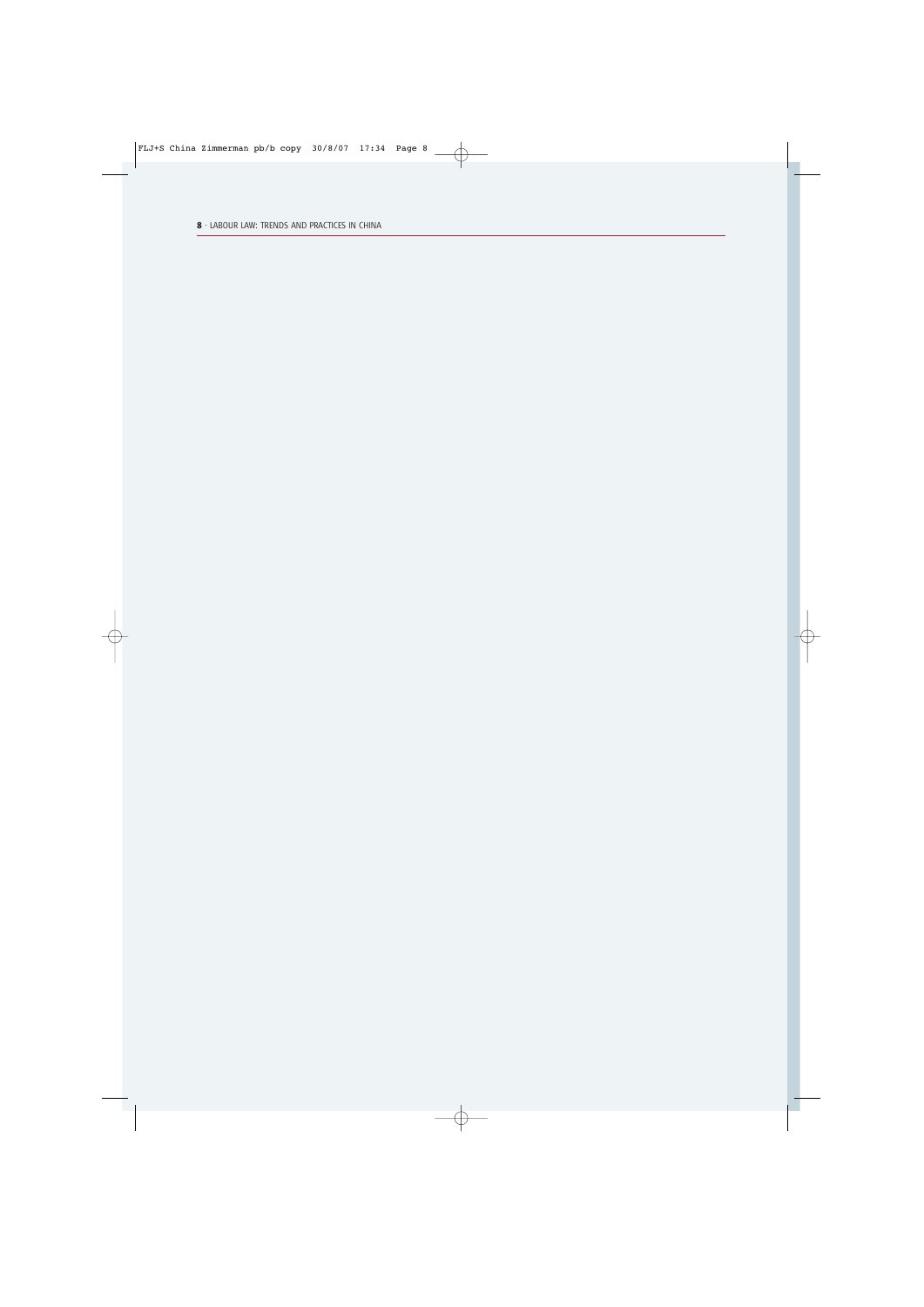